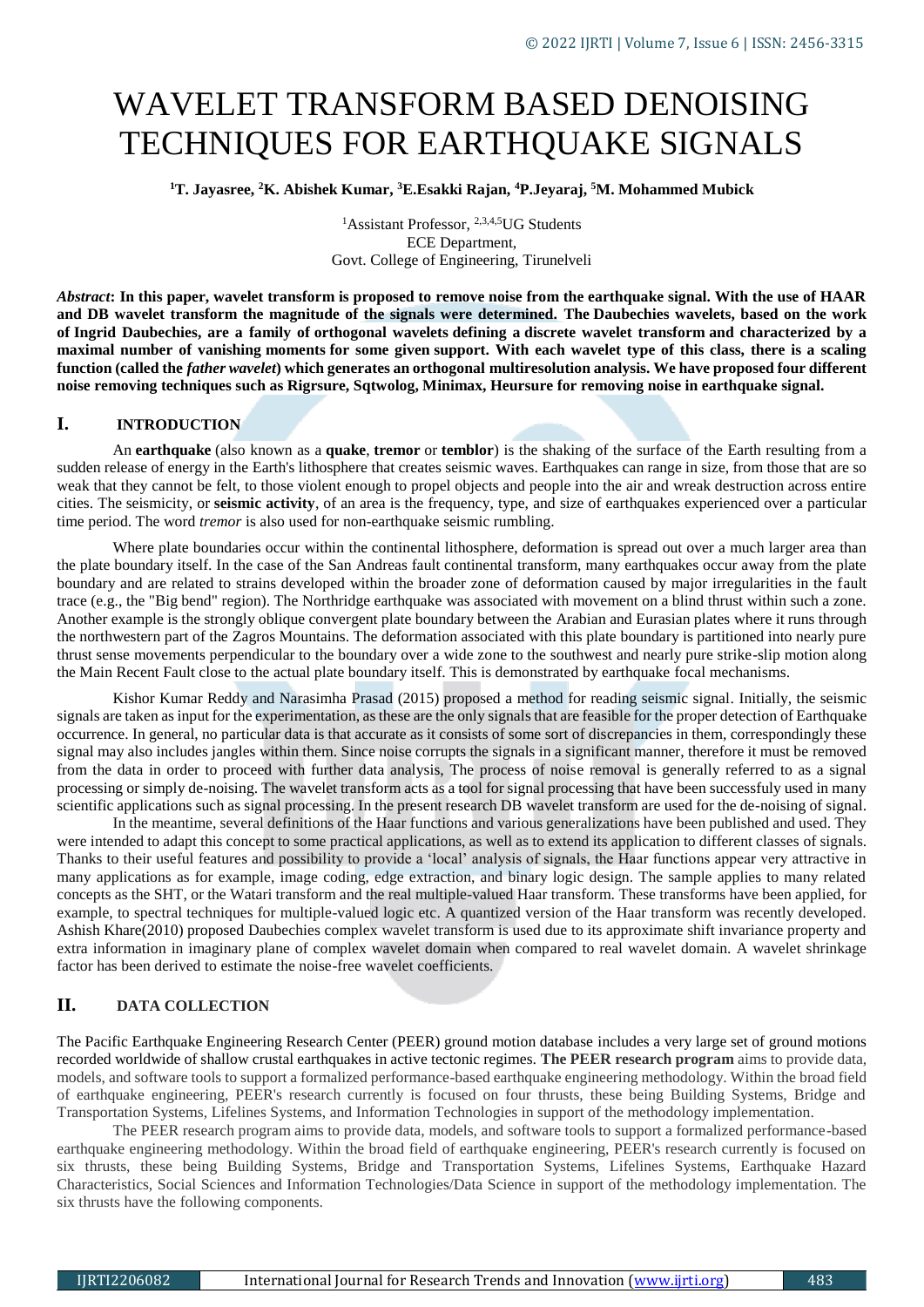

Figure 1 Horizontal-2 component



Figure 3 Vertical component

## **III. WAVELET TRANSFORM**

In Fourier analysis, the Discrete Fourier Transform (DFT) decompose a signal into sinusoidal basis functions of different frequencies. No information is lost in this transformation; in other words, we can completely recover the original signal from its DFT (FFT) representation. In wavelet analysis, the Discrete Wavelet Transform (DWT) decomposes a signal into a set of mutually orthogonal wavelet basis functions. These functions differ from sinusoidal basis functions in that they are spatially localized – that is, nonzero over only part of the total signal length. Furthermore, wavelet functions are dilated, translated and scaled versions of a a common function φ, known as the mother wavelet. As is the case in Fourier analysis, the DWT is invertible, so that the original signal can be completely recovered from its DWT representation. Unlike the DFT, the DWT, in fact, refers not just to a single transform, but rather a set of transforms, each with a different set of wavelet basis functions. Two of the most common are the Haar wavelets and the Daubechies set of wavelets. Here, we will not delve into the details of how these were derived; however, it is important to note the following important properties:



Figure 4 Block diagram of wavelet transform

The (one-dimensional) DWT operates on a real-valued vector x of length 2n,  $n \in \{2, 3, \ldots\}$ , and results in a transformed vector w of equal length. First, the vector x is filtered with some discrete-time, low-pass filter (LPF) h of given length (in the Figures, we use length four for illustration purposes) at intervals of two, and the resulting values are stored in the first eight elements of w.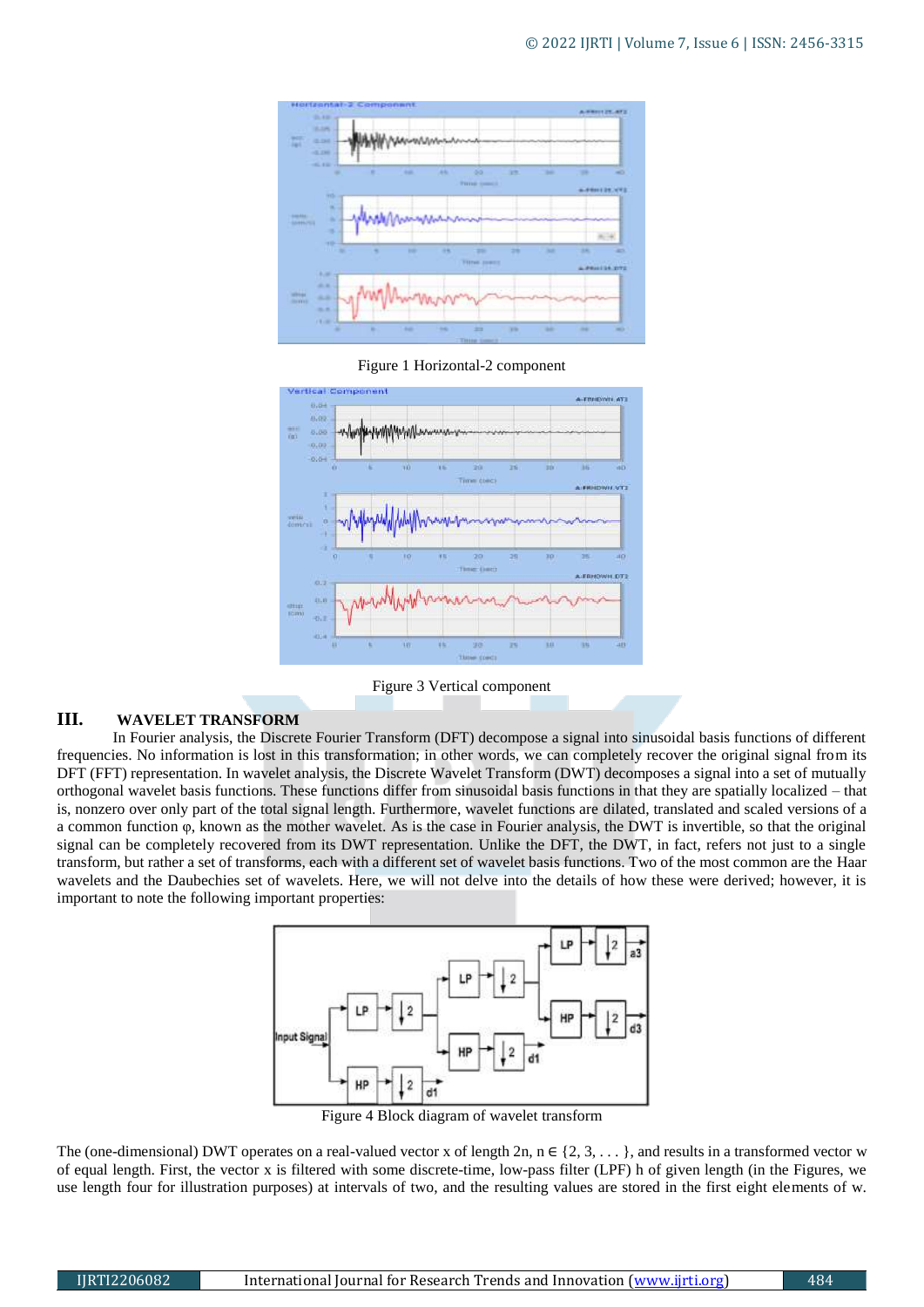Second, the vector x is filtered with some discrete-time, high-pass filter (HPF) g of given length (again, for illustration purposes, we use a filter of length four) at intervals of two, and the resulting high-pass values are stored in the last eight elements of w.

#### Continuous Wavelet Transform (CWT)

 $T_{m,n} = \int_{0}^{\infty} x(t) \psi_{m,n}(t) dt$ 

$$
T(a,b) = \frac{1}{\sqrt{a}} \int_{-\infty}^{\infty} x(t) \, \psi^* \frac{(t-b)}{a} dt
$$

Denoising refers to manipulation of wavelet coefficients for noise reduction. Coefficient values not exceeding a carefully selected threshold level are replaced by zero followed by an inverse transform of modified coefficients to recover denoised signal. Denoising by thresholding of wavelet coefficients is therefore a nonlinear (local) operation

Mathematically, thresholding of the coefficients can be described by a transformation of the wavelet coefficients Transform matrix is a diagonal matrix with elements 0 or 1. Zero elements forces the corresponding coefficient below or equal to a given threshold to be set to zero while others corresponding to one, retains coefficients as unchanged.

Coefficients above threshold level are also modified where they are reduced by the threshold size. Donoho refers to soft thresholding as 'shrinkage' since it can be proven that reduction in coefficient amplitudes by soft thresholding, also results in a reduction of the signal level thus a ' shrinkage'.

### **IV. RESULTS AND DISCUSSION**

This section discusses the results obtained after applying different denoising techniques. Figure 5 shows three different earth quake signals considered for analysis.



Figure 5 Earth quake signals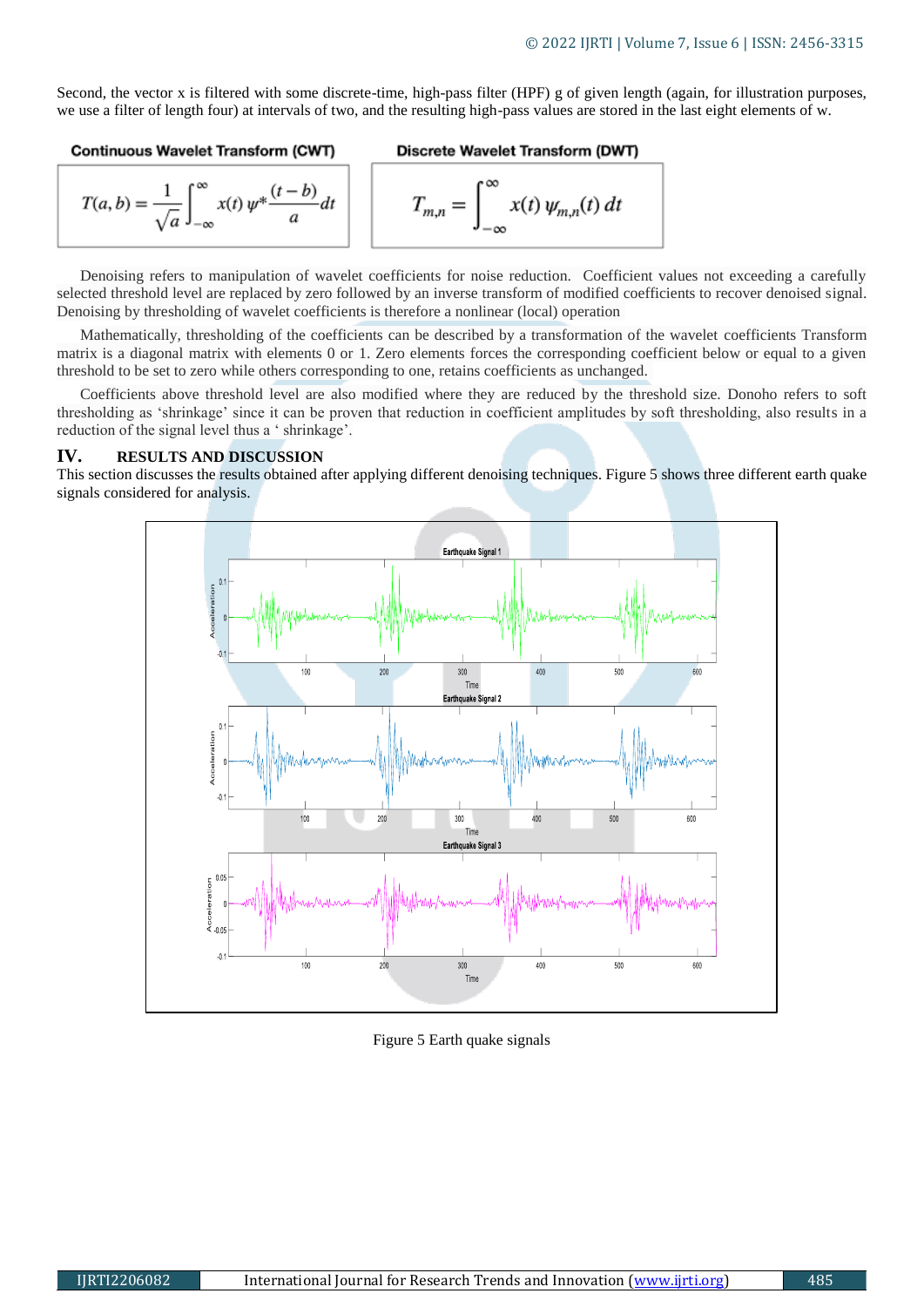

Figure 6 Earth quake signal 1

![](_page_3_Figure_3.jpeg)

Figure 7 Earth quake signal 2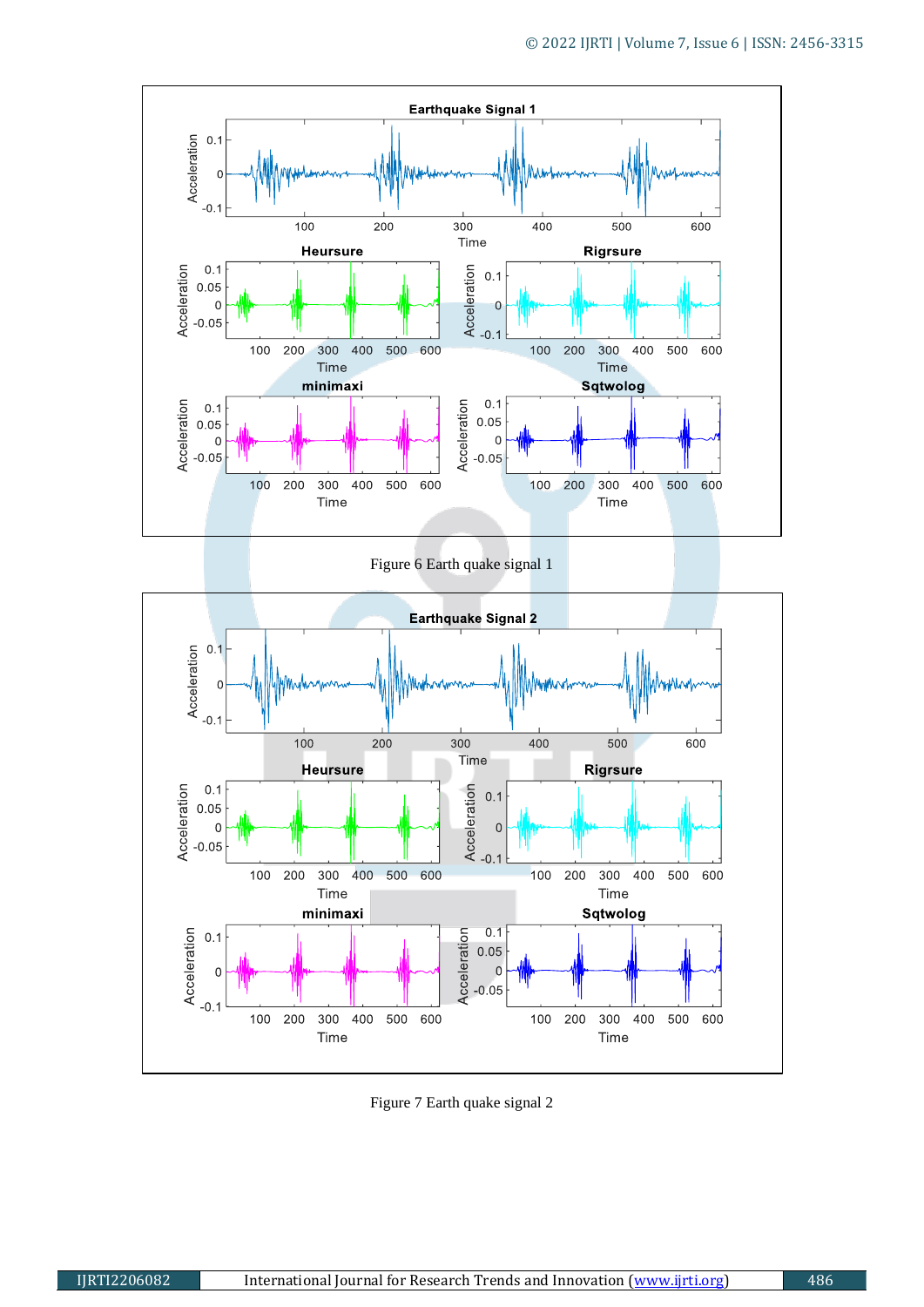![](_page_4_Figure_1.jpeg)

Figure 8 Earth quake signal 3

Three different types of Wavelet denoising techniques are applied to the input earth quake signals and the results are shown Figure. The Signal to Noise Ratio (SNR) can be calculated and the values are given in the Table 1. Table 1 SNR using db1

| Signal                       | Signal to Noise Ratio (SNR) |                                            |                  |            |  |  |  |
|------------------------------|-----------------------------|--------------------------------------------|------------------|------------|--|--|--|
|                              | Method 1                    | Method 2                                   | Method 3         | Method 4   |  |  |  |
|                              |                             |                                            |                  |            |  |  |  |
|                              | <b>Rigrsure</b>             | <b>Minimax</b>                             | <b>Heuristic</b> | sqtwolog   |  |  |  |
|                              |                             |                                            |                  |            |  |  |  |
| Earthquake signal 1          | $-11.5213$                  | $-11.6704$                                 | $-11.6986$       | $-10.0405$ |  |  |  |
| Earthquake signal 2          | $-11.3388$                  | $-11.5483$                                 | $-9.0036$        | $-10.2147$ |  |  |  |
| Earthquake signal 3          | $-9.5563$                   | $-8.8650$                                  | $-8.7343$        | $-8.4765$  |  |  |  |
| <b>Decomposition level 2</b> |                             |                                            |                  |            |  |  |  |
| Earthquake signal 1          | $-11.9640$                  | $-12.4339$                                 | $-12.6929$       | $-8.9463$  |  |  |  |
|                              |                             |                                            |                  |            |  |  |  |
| Earthquake signal 2          | $-8.9795$                   | $-7.5546$                                  | $-8.6700$        | $-5.9229$  |  |  |  |
| Earthquake signal 3          | $-8.9077$                   | $-7.6985$                                  | $-6.7951$        | $-3.8711$  |  |  |  |
|                              |                             |                                            |                  |            |  |  |  |
| Earthquake signal 1          | $-11.9792$                  | <b>Decomposition level 3</b><br>$-12.3632$ | $-12.3947$       | $-2.0777$  |  |  |  |
|                              |                             |                                            |                  |            |  |  |  |
| Earthquake signal 2          | $-10.1785$                  | $-9.2330$                                  | $-8.5582$        | $-4.0842$  |  |  |  |
|                              |                             |                                            |                  |            |  |  |  |
| Earthquake signal 3          | $-8.8402$                   | $-7.5274$                                  | $-6.5541$        | $-3.4864$  |  |  |  |
| <b>Decomposition level 4</b> |                             |                                            |                  |            |  |  |  |
| Earthquake signal 1          | $-11.9169$                  | $-12.2915$                                 | $-12.3191$       | $-1.2688$  |  |  |  |
| Earthquake signal 2          | $-12.4636$                  | $-12.0348$                                 | $-12.1258$       | $-2.7646$  |  |  |  |
|                              |                             |                                            |                  |            |  |  |  |
| Earthquake signal 3          | $-9.9922$                   | $-6.7564$                                  | $-5.7288$        | $-2.0012$  |  |  |  |
|                              |                             | <b>Decomposition level 5</b>               |                  |            |  |  |  |
|                              |                             |                                            |                  |            |  |  |  |
| Earthquake signal 1          | $-11.9149$                  | $-12.0687$                                 | $-12.0450$       | 8.2439     |  |  |  |
|                              |                             |                                            |                  |            |  |  |  |
| Earthquake signal 2          | $-12.3609$                  | $-12.6052$                                 | $-12.8275$       | 9.5401     |  |  |  |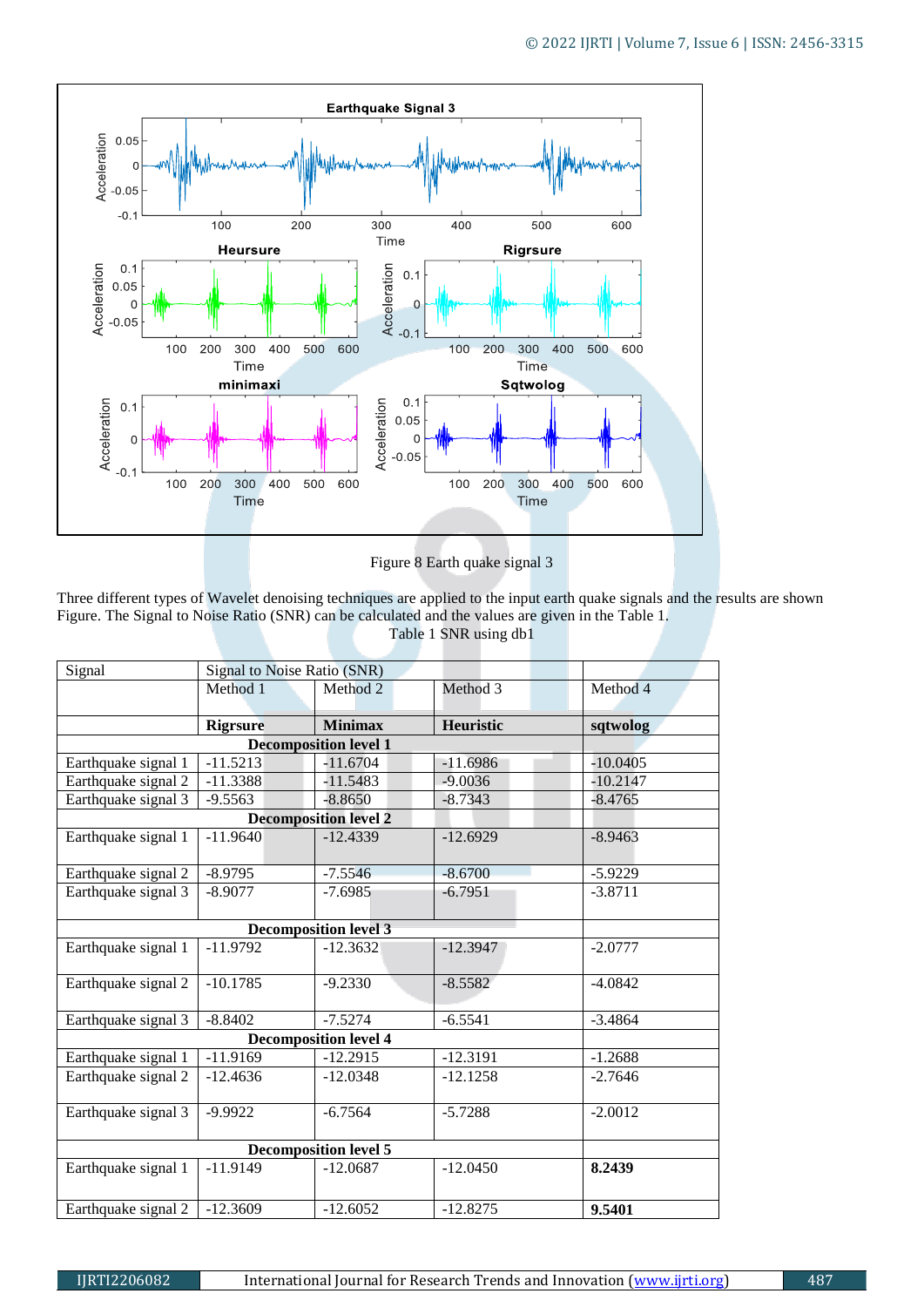| Earthquake signal 3           | $-11.5677$ | $-10.6112$ | $-8.7439$  | 9.3071     |  |  |  |
|-------------------------------|------------|------------|------------|------------|--|--|--|
| <b>Decomposition level 6</b>  |            |            |            |            |  |  |  |
| Earthquake signal 1           | $-11.8897$ | $-12.0027$ | $-11.9601$ | 11.2080    |  |  |  |
| Earthquake signal 2           | $-12.3518$ | $-12.5797$ | $-12.8146$ | 9.4999     |  |  |  |
| Earthquake signal 3           | $-11.0162$ | $-13.4592$ | $-12.8425$ | 10.5623    |  |  |  |
|                               |            |            |            |            |  |  |  |
| Earthquake signal 1           | $-11.9035$ | $-11.9998$ | $-11.9554$ | 1.4014     |  |  |  |
| Earthquake signal 2           | $-12.3661$ | $-12.5884$ | $-12.8225$ | 7.7810     |  |  |  |
| Earthquake signal 3           | $-11.7325$ | $-13.4386$ | $-12.8682$ | 9.1944     |  |  |  |
|                               |            |            |            |            |  |  |  |
| Earthquake signal 1           | $-11.9024$ | $-11.9949$ | $-11.9500$ | $-6.1988$  |  |  |  |
| Earthquake signal 2           | $-12.3718$ | $-12.5784$ | $-12.8149$ | $-14.8551$ |  |  |  |
| Earthquake signal 3           | $-11,7070$ | $-13.4514$ | $-12.8886$ | $-17.2365$ |  |  |  |
|                               |            |            |            |            |  |  |  |
| Earthquake signal 1           | $-11.9025$ | $-11.9952$ | $-11.9502$ | $-76.3349$ |  |  |  |
| Earthquake signal 2           | $-12.3621$ | $-12.5771$ | $-12.8125$ | $-Inf$     |  |  |  |
| Earthquake signal 3           | $-11.6849$ | $-13.4536$ | $-12.8859$ | $-76.3349$ |  |  |  |
| <b>Decomposition level 10</b> |            |            |            |            |  |  |  |
| Earthquake signal 1           | $-11.9019$ | $-11.9927$ | $-11.9502$ | $-7.3416$  |  |  |  |
| Earthquake signal 2           | $-12.3597$ | $-12.5721$ | $-12.8125$ | $-7.6319$  |  |  |  |
| Earthquake<br>signal<br>11    | $-11.6916$ | $-13.4568$ | $-12.8859$ | $-7.4078$  |  |  |  |

# **V. CONCLUSION**

In this paper we had used wavelet transform for the removal of noise from the earthquake signal. Wavelet series is a representation of a [square-integrable](https://en.wikipedia.org/wiki/Square-integrable) [\(real-](https://en.wikipedia.org/wiki/Real_number) or [complex-](https://en.wikipedia.org/wiki/Complex_number)valued) [function](https://en.wikipedia.org/wiki/Function_(mathematics)) by a certain [orthonormal](https://en.wikipedia.org/wiki/Orthonormal) [series](https://en.wikipedia.org/wiki/Series_(mathematics)) generated by a [wavelet.](https://en.wikipedia.org/wiki/Wavelet) This article provides a formal, mathematical definition of an orthonormal wavelet and of the integral wavelet transform. While the Fourier transform creates a representation of the signal in the frequency domain, the wavelet transform creates a representation of the signal in both the time and frequency domain, thereby allowing efficient access of localized information about the signal. The key advantage of the Wavelet Transform compared to the Fourier Transform is the ability to extract both local spectral and temporal information.

## **REFERENCES**

[1] G.Molchan and L.Romashkova, "Earthquake prediction analysis: The M8 algorithm," physics.geo-physics,2010,pp.1-20

[2] Stocwell,"Some empirical relations in Earthquake seismology," Center for Wave Phenomena Colorado School of Mines, 2001,pp.1-6

[3] D.Giaouris,J.W.Finch,"Denoising using Wavelets electric drive applications," Electric Power Systems Research,2008,pp.559- 565

[4] Dr.Micheal Sek,"Frequency Analysis Fast Fourier Transform, Frequency Spectrum," Victoria University,pp.1-12.

[5] Robert J.Geller,"Earthquake prediction: a critical review," Geophysical Journal International,1997,pp-425-450.